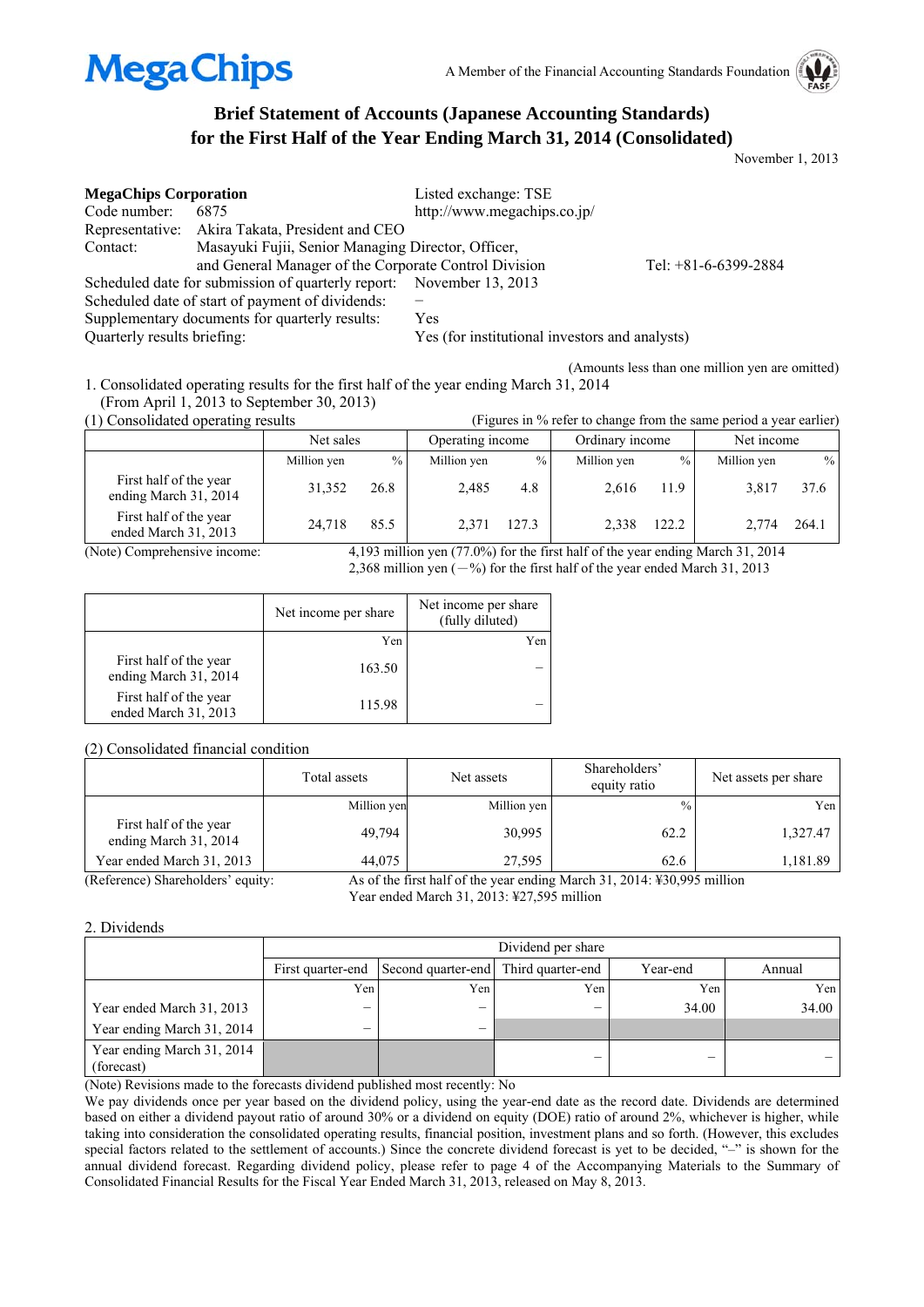# **MegaChips**

A Member of the Financial Accounting Standards Foundation



3. Forecast of consolidated operating results (from April 1, 2013 to March 31, 2014)

(Figures in % indicate change from the corresponding period of the year ended March 31,2013)

|           | Net sales   |                 | Operating income |               | Ordinary income |      | Net income  |               | Net income<br>per share |
|-----------|-------------|-----------------|------------------|---------------|-----------------|------|-------------|---------------|-------------------------|
|           | Million ven | $\%$            | Million ven      | $\frac{0}{0}$ | Million ven     | $\%$ | Million ven | $\frac{0}{0}$ | Yen                     |
| Full-year | 63.000      | 17 <sup>7</sup> | 4.200            | 6.0           | 4.200           | 9۰.  | 4.900       | 21.2          | 209.86                  |

(Note) Revisions to operating results forecasts published most recently: No

\* Notes

- (1) Changes in key subsidiaries during the term
	- (changes in specific subsidiaries resulting in changes in the scope of consolidation): Yes
	- New: 1 companies (MegaChips Technology Taiwan Corporation)
	- Exception: 1 companies (Kawasaki Microelectronics, Inc.)
	- (Note) For details, please refer to the Accompanying Materials, Page 3, 2. Matters Relating to Summary Information (Notes).
- (2) Adoption of unique accounting method to the preparation of quarterly consolidated financial statements: Yes (Note) For details, please refer to the Accompanying Materials, Page 3, 2. Matters Relating to Summary Information (Notes).

| (3) Changes in accounting policies and changes or restatement of accounting estimates:<br>1) Changes in accounting policies due to revised accounting standards:<br>2) Changes in accounting policies other than that described above:<br>3) Changes in accounting estimates:<br>4) Restatement: |                   | None<br>None<br>None<br>None |
|--------------------------------------------------------------------------------------------------------------------------------------------------------------------------------------------------------------------------------------------------------------------------------------------------|-------------------|------------------------------|
| (4) Number of shares outstanding (common stock)<br>1) Number of outstanding shares at the end of the period (including treasury stock)                                                                                                                                                           |                   |                              |
| First half of the year ending March 31, 2014                                                                                                                                                                                                                                                     | 24,038,400 shares |                              |
| Year ended March 31, 2013                                                                                                                                                                                                                                                                        | 24,038,400 shares |                              |
| 2) Number of shares of treasury stock at the end of the period                                                                                                                                                                                                                                   |                   |                              |
| First half of the year ending March 31, 2014                                                                                                                                                                                                                                                     | 689,418 shares    |                              |

Year ended March 31, 2013 689,486 shares 3) Average number of shares outstanding during the period (or the cumulative consolidated accounting period as of the end of the term) First half of the year ending March 31, 2014 23,348,979 shares First half of the year ended March 31, 2013 23,920,168 shares

\* Status of quarterly review

This financial summary does not need to undergo a quarterly review under the Financial Instruments and Exchange Act. The quarterly consolidated financial statements under the Financial Instruments and Exchange Act have not been reviewed at the time of the announcement of this financial summary.

\* Note: Request for appropriate use of the business outlook and other remarks

(Note on the description of the future and other matters)

Forward-looking statements, such as the operating results forecast included in this document, are based on information available to the Company and certain assumptions that are considered reasonable as of the date of the publication of this release. The Company does not guarantee the projected results. Actual results could differ materially depending on various factors that may arise in the future.

(Method to acquire supplementary documents for quarterly results)

Supplementary documents for quarterly results will be presented on the Company's website immediately after disclosure of the summary of consolidated quarterly financial results.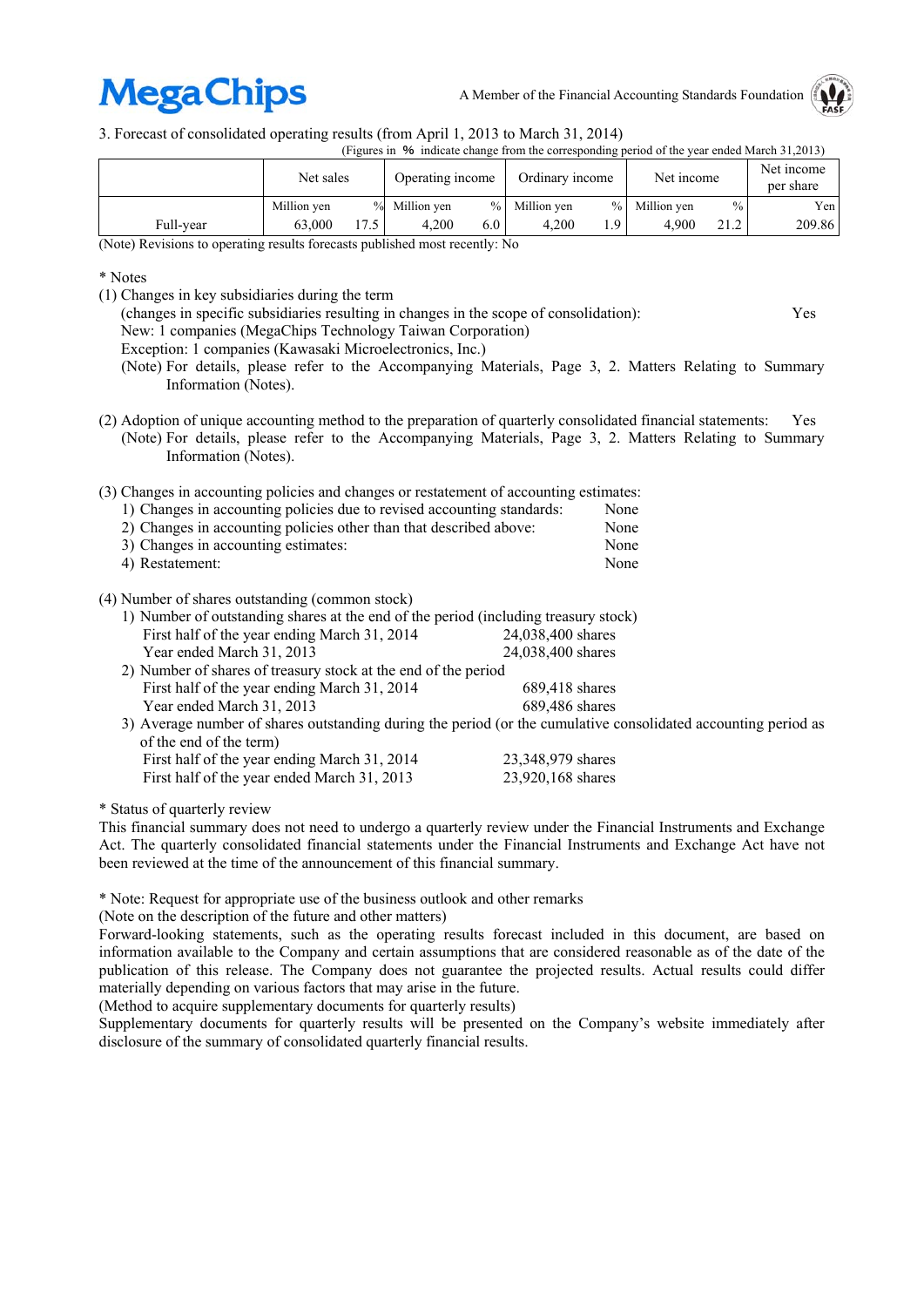## Accompanying Materials

## Accompanying Materials – Contents

| 1. Qualitative Information on the Consolidated Operating Results for the First Half of the Year Ending March 31, 2014 2 |  |
|-------------------------------------------------------------------------------------------------------------------------|--|
|                                                                                                                         |  |
|                                                                                                                         |  |
|                                                                                                                         |  |
|                                                                                                                         |  |
|                                                                                                                         |  |
|                                                                                                                         |  |
|                                                                                                                         |  |
|                                                                                                                         |  |
| (2) Consolidated statements of income and statements of comprehensive income                                            |  |
|                                                                                                                         |  |
|                                                                                                                         |  |
|                                                                                                                         |  |
|                                                                                                                         |  |
|                                                                                                                         |  |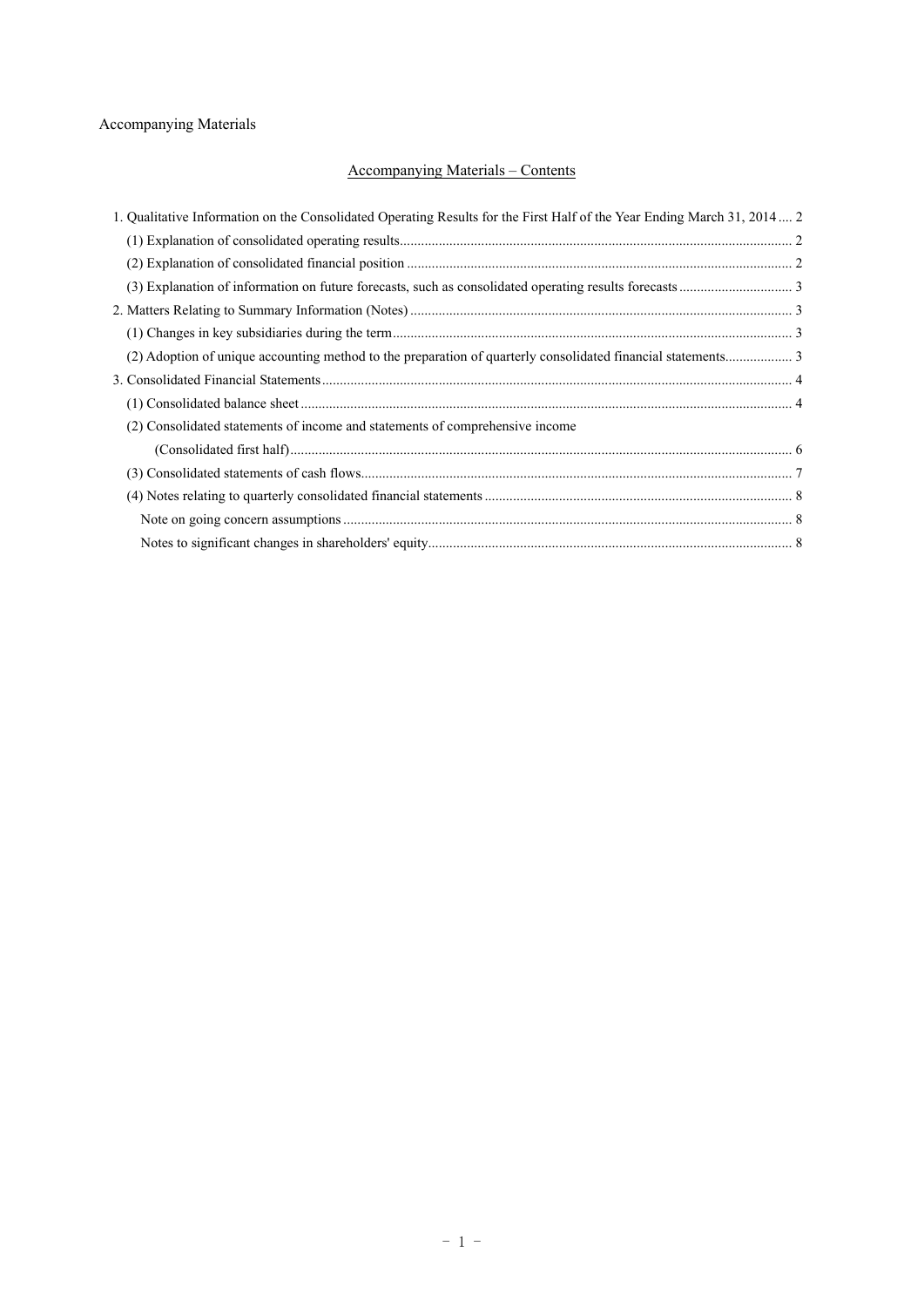## 1. Qualitative Information on the Consolidated Operating Results for the First Half of the Year Ending March 31, 2014

#### (1) Explanation of consolidated operating results

During the first half under review, there was a move toward a recovery in exports, attributable to an improvement in the export environment and the positive effects generated by economic measures. Corporate earnings improved, centering on large companies, and consumer spending remained on a recovery path. Under these conditions, the economy staged a slow recovery. However, downside economic risks, such as a potential downturn in the overseas economy, remain stubbornly high.

In the electronic machinery and equipment industry, in which the MegaChips Group operates, demand for consumer and industrial electronic equipment declined despite year-on-year growth in market for certain electronic components and devices. As a result, demand for the electronic machinery and equipment continuously decreased on a year-to-year basis.

Under these challenging conditions, the Company merged with Kawasaki Microelectronics, Inc. (hereinafter "Kawasaki Micro") and began operating as the new MegaChips Corporation effective April 1, 2013.

The MegaChips Group is promoting business with the following operations, focusing on applications, systems planning, and the provision of solutions, using its stable support system, which covers upstream logical design, downstream physical design, manufacturing operations, and quality assurance, for planning and supply as its new source of strength, in addition to offering diverse products based on original solutions of technologies for compressing and decompressing images, audio, and music, and the telecommunications that comprise its expertise.

The Group is developing and selling LSIs, such as memory for specific-use applications, system LSIs, and electronic components mounting the Group's own LSIs, for its leading customers in Japan and abroad, mainly in the areas of amusement, digital home electronics, office machines, energy-saving products, and home networking equipment.

In the area of security monitoring, the Group is promoting the development and sale of the system devices and equipment on which its system LSIs are mounted, centering on the transmission and recording of digital video.

Both consolidated revenues and profits increased year on year for the first half under review, reflecting the contributions made by new LSIs for digital cameras and steady sales of LSIs for liquid crystal panels and office equipment. As a result, consolidated net sales totaled ¥31,352 million (up 26.8% from the first half of the previous fiscal year). Consolidated operating income stood at ¥2,485 million (up 4.8% year on year). Consolidated ordinary income amounted to ¥2,616 million (up 11.9% year on year). Consolidated net income cleared ¥3,817 million (up 37.6% year on year), thanks to a ¥2,450 million gain on a tax adjustment due to the posting of deferred tax assets as a result of the Company's merger with Kawasaki Micro.

(2) Explanation of consolidated financial position

Total assets as of the end of the first half of the fiscal year under review amounted to ¥49,794 million (up ¥5,719 million from the previous fiscal year). Comparing major asset items with the previous fiscal year, notes and accounts receivable– trade increased by ¥3,615 million, deferred tax assets (current assets) by ¥832 million, and deferred tax assets (noncurrent assets) by ¥1,465 million, despite a decrease in cash and deposits of ¥1,223 million.

Total liabilities were ¥18,799 million (an increase of ¥2,320 million from the previous fiscal year). Major items contributing to this growth were an increase in notes and accounts payable–trade of ¥4,033 million, offsetting a decrease in long-term loans payable of ¥1,416 million.

Total net assets stood at ¥30,995 million (up ¥3,399 million from the previous year). As a result, the shareholders' equity ratio declined 0.4 percentage point from the previous year, to 62.2%.

Cash and cash equivalents ("net cash") at the end of the first half of the fiscal year under review decreased ¥1,223 million from the previous fiscal year, to ¥9,208 million (compared with an increase of ¥1,956 million in the same period of the previous fiscal year). The status of cash flows for the first half of the consolidated fiscal year under review was as follows:

Net cash provided by operating activities was ¥1,628 million (compared with net cash of ¥3,055 million provided in the same period of the previous fiscal year). This was chiefly attributable to net income before taxes of ¥2,562 million (down 30.6% year on year), an increase in notes and accounts payable−trade of ¥4,012 million and notes and accounts receivable−trade of ¥3,598 million, and a ¥1,244 million decrease in other current liabilities.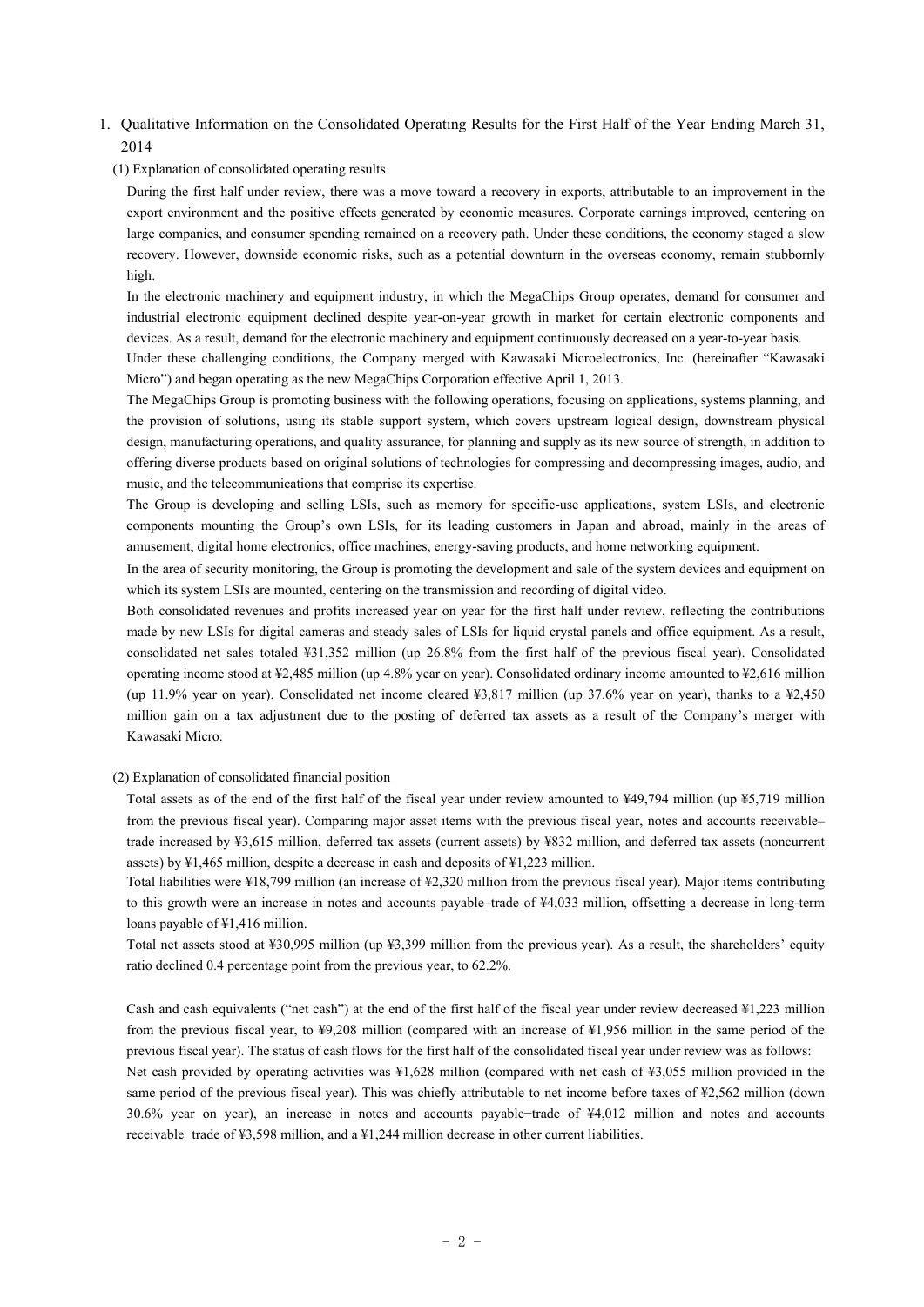Net cash used in investment activities was ¥971 million (compared with net cash of ¥8,495 million used in the same period of the previous fiscal year). This was chiefly attributable to a ¥221 million expenditure for the purchase of property, plant and equipment, and an expenditure for the purchase of long-term prepaid expenses of ¥278 million. As a result, free cash flow, which is the sum of the net cash provided by or used in operating activities and the net cash provided by or used in investment activities, resulted in a net cash acquisition of ¥657 million (compared with the ¥5,439 million in net cash used in the same period of the previous fiscal year).

Net cash used in financing activities was ¥2,205 million (compared with net cash such activities provided of ¥7,358 million in the same period of the previous fiscal year). Major factors that contributed to these outflows included the repayment of long-term loans payable of ¥1,416 million and cash dividend payments of ¥788 million.

#### (3) Explanation of information on future forecasts, such as consolidated operating results forecasts

There was no change in the forecast of consolidated operating results for the fiscal year ending March 31, 2014, which is stated in the Brief Statement of Accounts (Japanese Accounting Standards) for the First Quarter of the Year Ending March 31, 2014 (Consolidated), which the Company released on July 26, 2013.

#### 2. Matters Relating to Summary Information (Notes)

(1) Changes in key subsidiaries during the term

#### Material changes in the scope of consolidation

Starting in the first quarter of this fiscal year, the Company eliminated Kawasaki Microelectronics, Inc., which had been a consolidated subsidiary, from its scope of consolidation as the subsidiary ceased to exist after an absorption-type merger in which the Company became the surviving company.

The Company established MegaChips Taiwan Corporation during the first half of the fiscal year under review, and included it in the scope of consolidation.

#### (2) Adoption of unique accounting method to the preparation of quarterly consolidated financial statements

#### Calculation of tax expenses

Tax expenses are calculated based on a logical estimate of the effective tax rate after applying tax effect accounting to net income before tax for the consolidated fiscal year and then multiplying net income before tax for the quarter by the estimated effective tax rate.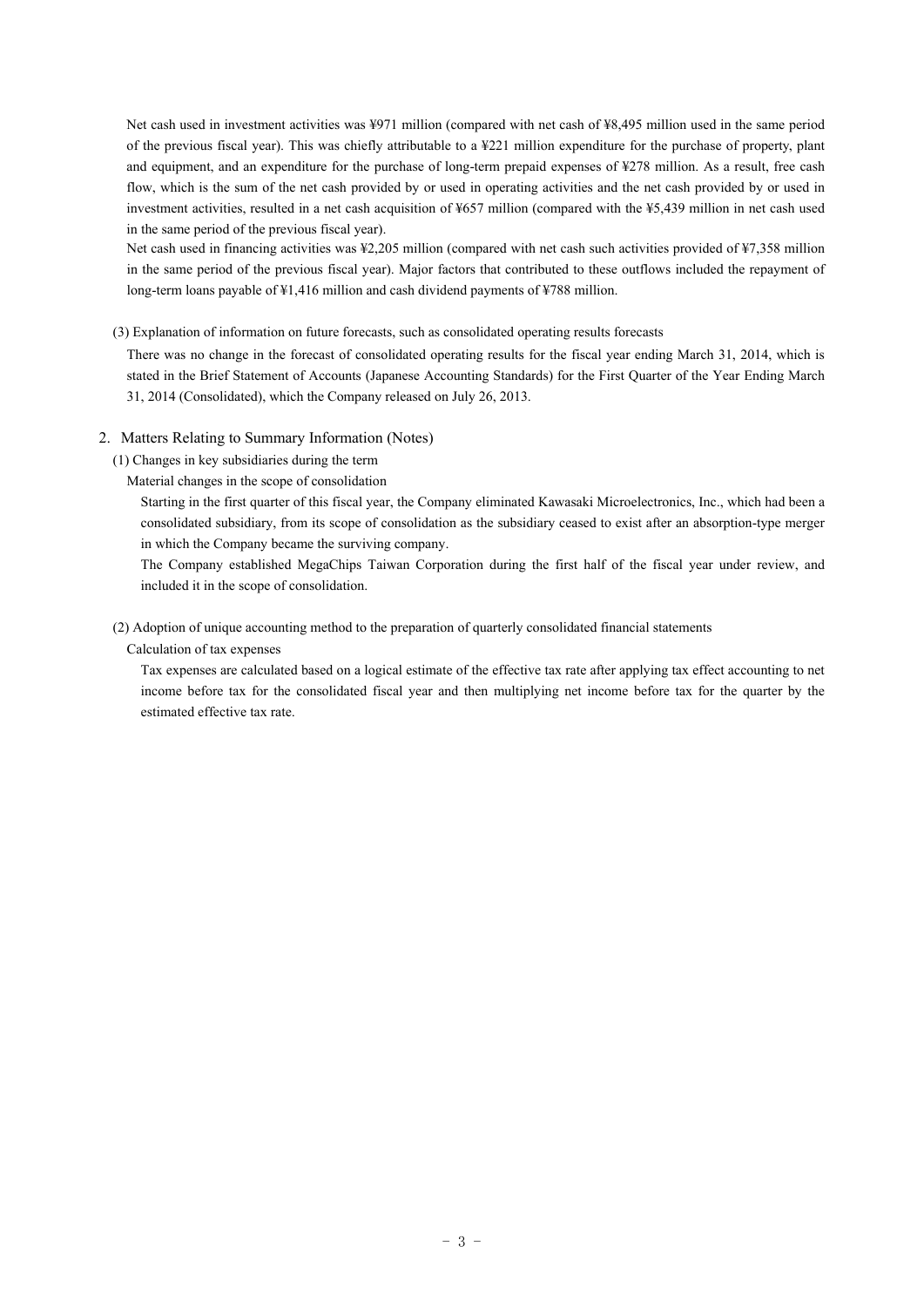### 3. Consolidated Financial Statements

(1) Consolidated balance sheet

|                                     |                        | (Thousand yen)             |
|-------------------------------------|------------------------|----------------------------|
|                                     | FY 2012                | H1 FY 2013                 |
|                                     | (As of March 31, 2013) | (As of September 30, 2013) |
| Assets                              |                        |                            |
| Current assets:                     |                        |                            |
| Cash and deposits                   | 10,431,546             | 9,208,171                  |
| Notes and accounts receivable-trade | 16,877,890             | 20,493,422                 |
| Merchandise and finished goods      | 1,298,176              | 2,250,738                  |
| Work in process                     | 1,510,267              | 1,340,445                  |
| Raw materials and supplies          | 892,883                | 506,314                    |
| Deferred tax assets                 | 1,343,077              | 2,175,109                  |
| Other                               | 734,991                | 856,173                    |
| Allowance for doubtful accounts     | (924)                  | (1, 452)                   |
| Total current assets                | 33,087,908             | 36,828,923                 |
| Noncurrent assets:                  |                        |                            |
| Property, plant and equipment       |                        |                            |
| <b>Buildings</b>                    | 3,853,526              | 3,850,113                  |
| Accumulated depreciation            | (2,794,865)            | (2,786,796)                |
| Buildings, net                      | 1,058,661              | 1,063,317                  |
| Other                               | 6,862,290              | 6,860,269                  |
| Accumulated depreciation            | (6,027,057)            | (6,040,909)                |
| Other, net                          | 835,232                | 819,360                    |
| Total property, plant and equipment | 1,893,893              | 1,882,677                  |
| Intangible assets                   |                        |                            |
| Other                               | 689,330                | 655,964                    |
| Total intangible assets             | 689,330                | 655,964                    |
| Investments and other assets        |                        |                            |
| Investment securities               | 2,440,619              | 2,609,456                  |
| Long-term prepaid expenses          | 1,754,537              | 1,905,465                  |
| Deferred tax assets                 | 2,961,178              | 4,426,476                  |
| Other                               | 1,247,542              | 1,485,978                  |
| Total investment and other assets   | 8,403,876              | 10,427,376                 |
| Total noncurrent assets             | 10,987,100             | 12,966,018                 |
| Total assets                        | 44,075,009             | 49,794,942                 |
|                                     |                        |                            |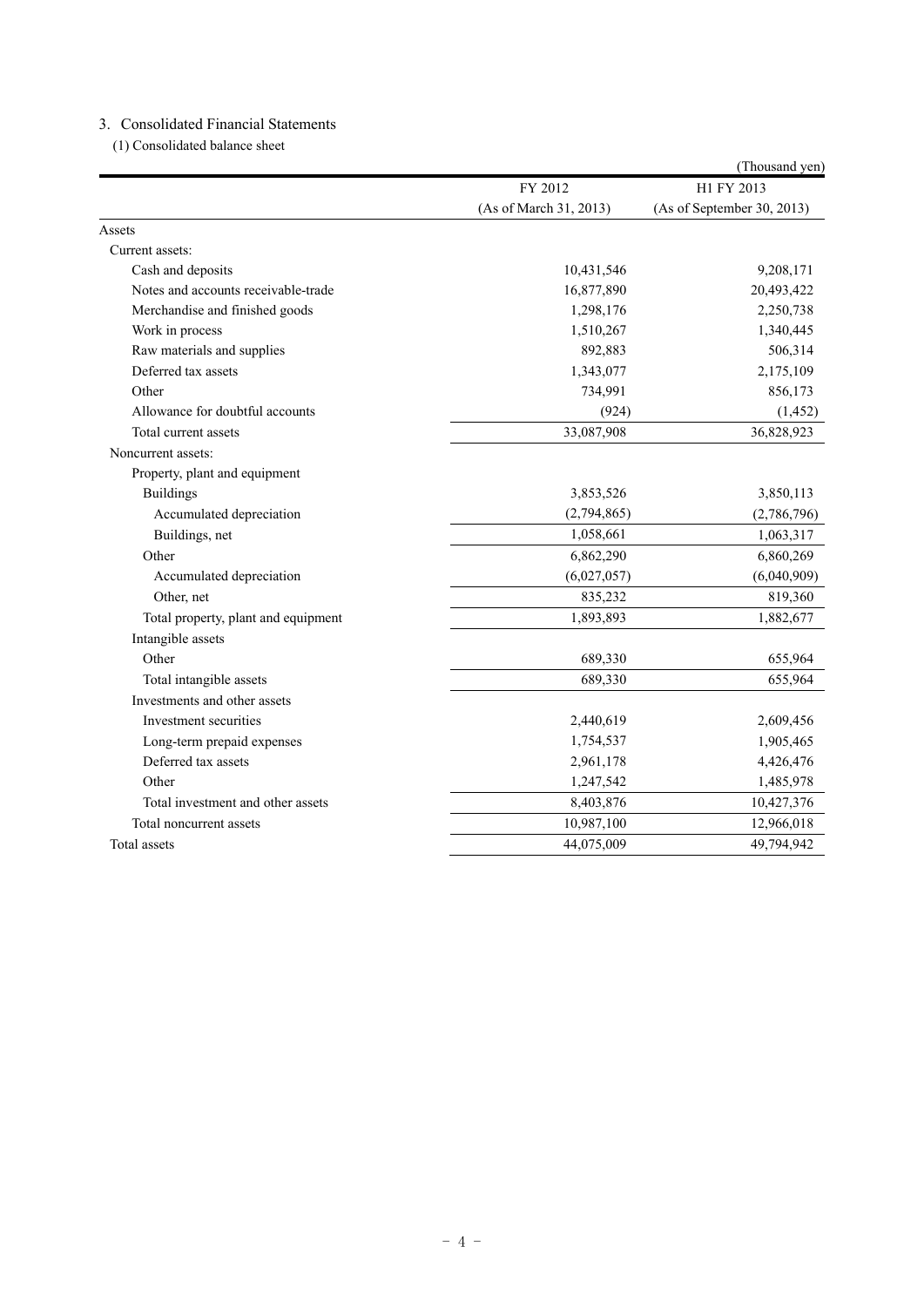|                                                       |                        | (Thousand yen)             |
|-------------------------------------------------------|------------------------|----------------------------|
|                                                       | FY 2012                | H1 FY 2013                 |
|                                                       | (As of March 31, 2013) | (As of September 30, 2013) |
| Liabilities                                           |                        |                            |
| Current liabilities:                                  |                        |                            |
| Notes and accounts payable-trade                      | 3,443,211              | 7,476,695                  |
| Current portion of long-term loans payable            | 2,833,332              | 2,833,332                  |
| Income taxes payable                                  | 529,310                | 1,085,695                  |
| Provision for bonuses                                 | 633,554                | 699,780                    |
| Provision for loss on construction contracts          | 759,978                | 603,929                    |
| Other provision                                       |                        | 75,000                     |
| Other                                                 | 2,897,931              | 2,028,777                  |
| Total current liabilities                             | 11,097,317             | 14,803,208                 |
| Noncurrent liabilities:                               |                        |                            |
| Long-term loans payable                               | 4,250,002              | 2,833,336                  |
| Other                                                 | 1,131,944              | 1,163,356                  |
| Total noncurrent liabilities                          | 5,381,946              | 3,996,692                  |
| <b>Total liabilities</b>                              | 16,479,263             | 18,799,901                 |
| Net assets                                            |                        |                            |
| Shareholders' equity                                  |                        |                            |
| Capital stock                                         | 4,840,313              | 4,840,313                  |
| Capital surplus                                       | 6,181,300              | 6,181,300                  |
| Retained earnings                                     | 17,364,960             | 20,388,546                 |
| Treasury stock                                        | (1,056,030)            | (1,055,926)                |
| Total shareholders' equity                            | 27,330,543             | 30,354,233                 |
| Other accumulated comprehensive income                |                        |                            |
| Valuation difference on available-for-sale securities | 267,293                | 257,781                    |
| Foreign currency translation adjustment               | (2,091)                | 383,024                    |
| Total other accumulated comprehensive income          | 265,201                | 640,806                    |
| Total net assets                                      | 27,595,745             | 30,995,040                 |
| Total liabilities and net assets                      | 44,075,009             | 49,794,942                 |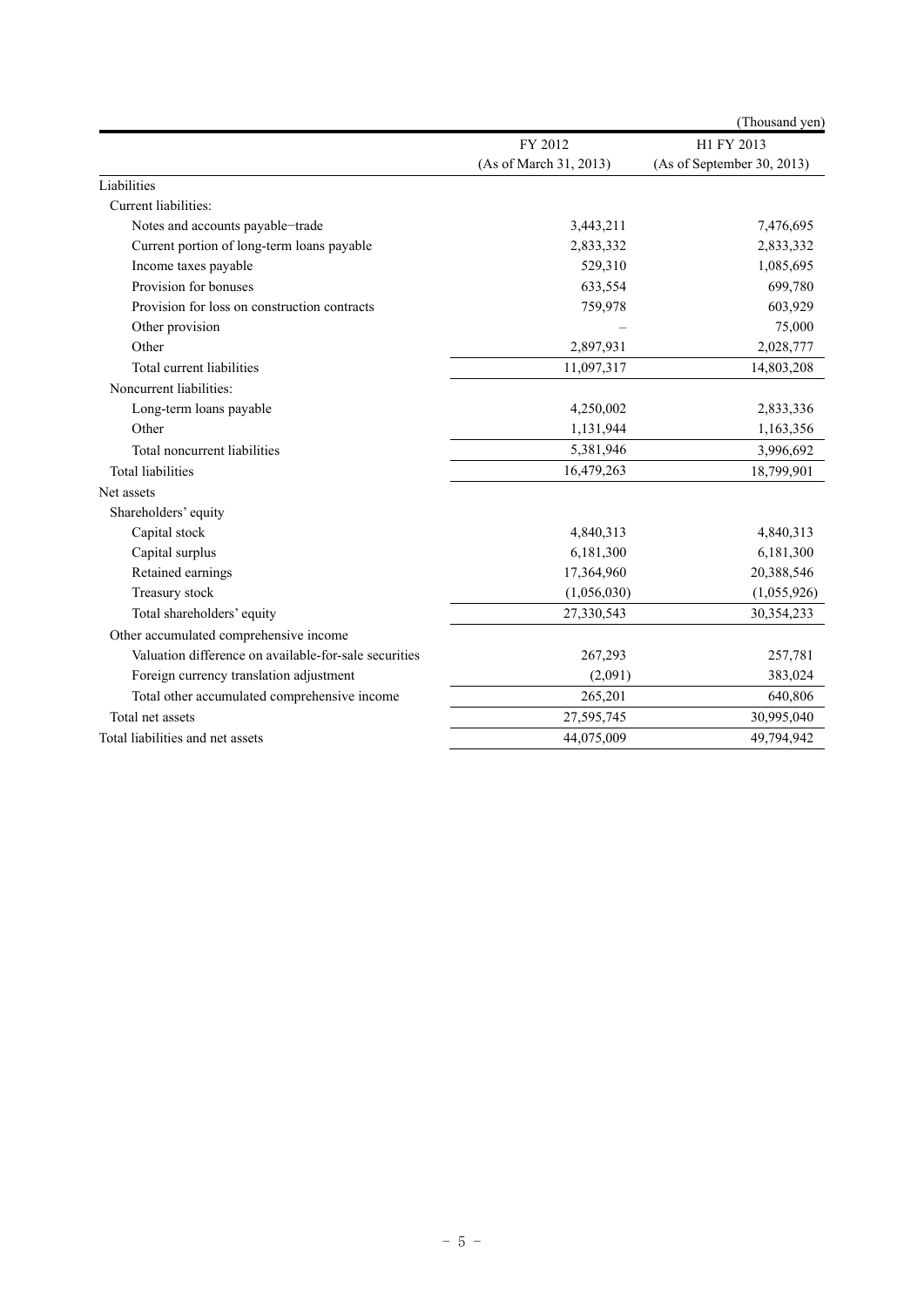## (2) Consolidated statements of income and statements of comprehensive income

(Consolidated first half)

|                                                           |                                      | (Thousand yen)                       |
|-----------------------------------------------------------|--------------------------------------|--------------------------------------|
|                                                           | H1 FY 2012                           | H1 FY 2013                           |
|                                                           | (From April 1, 2012                  | (From April 1, 2013                  |
| Net sales                                                 | to September 30, 2012)<br>24,718,959 | to September 30, 2013)<br>31,352,781 |
| Cost of sales                                             | 18,750,056                           | 23,610,662                           |
|                                                           | 5,968,903                            | 7,742,119                            |
| Gross profit                                              |                                      |                                      |
| Selling, general and administrative expenses              | 3,597,623                            | 5,256,748                            |
| Operating income                                          | 2,371,279                            | 2,485,371                            |
| Non-operating income                                      |                                      |                                      |
| Interest income                                           | 3,674                                | 3,988                                |
| Dividends income                                          | 825                                  | 3,667                                |
| Gain on investments in partnership                        |                                      | 4,875                                |
| Gain on forfeiture of unclaimed dividends                 | 7,807                                | 6,306                                |
| Foreign exchange gains                                    |                                      | 147,077                              |
| Miscellaneous income                                      | 7,549                                | 7,063                                |
| Total non-operating income                                | 19,857                               | 172,979                              |
| Non-operating expenses                                    |                                      |                                      |
| Interest expenses                                         | 18,102                               | 28,894                               |
| Loss on investments in partnership                        | 2,371                                |                                      |
| Foreign exchange losses                                   | 29,642                               |                                      |
| Miscellaneous loss                                        | 2,874                                | 12,668                               |
| Total non-operating expenses                              | 52,990                               | 41,563                               |
| Ordinary income                                           | 2,338,146                            | 2,616,786                            |
| Extraordinary income                                      |                                      |                                      |
| Gain on sales of noncurrent assets                        | 13                                   |                                      |
| Gain on sales of investment securities                    |                                      | 88,001                               |
| Gain on negative goodwill                                 | 1,406,607                            |                                      |
| Total extraordinary income                                | 1,406,620                            | 88,001                               |
| Extraordinary loss                                        |                                      |                                      |
| Loss on sales of noncurrent assets                        | 83                                   |                                      |
| Loss on retirement of noncurrent assets                   | 4,240                                | 21,805                               |
| Loss on valuation of investment securities                |                                      | 120,070                              |
| Head office transfer cost                                 | 46,382                               |                                      |
| Total extraordinary loss                                  | 50,705                               | 141,875                              |
| Net income before taxes                                   | 3,694,061                            | 2,562,912                            |
| Income taxes                                              | 919,786                              | (1,254,544)                          |
| Income before minority interests                          | 2,774,274                            | 3,817,457                            |
| Net income                                                | 2,774,274                            | 3,817,457                            |
| Income before minority interests                          | 2,774,274                            | 3,817,457                            |
| Other comprehensive income                                |                                      |                                      |
| Valuation difference on available-for-sale securities     |                                      | (9,511)                              |
|                                                           | (479, 447)                           |                                      |
| Foreign currency translation adjustment                   | 73,825                               | 385,116                              |
| Total other comprehensive income                          | (405, 622)                           | 375,605                              |
| Comprehensive income                                      | 2,368,652                            | 4,193,062                            |
| Comprehensive income attributable to                      |                                      |                                      |
| Comprehensive income attributable to owners of the parent | 2,368,652                            | 4,193,062                            |
| Comprehensive income attributable to minority interests   |                                      |                                      |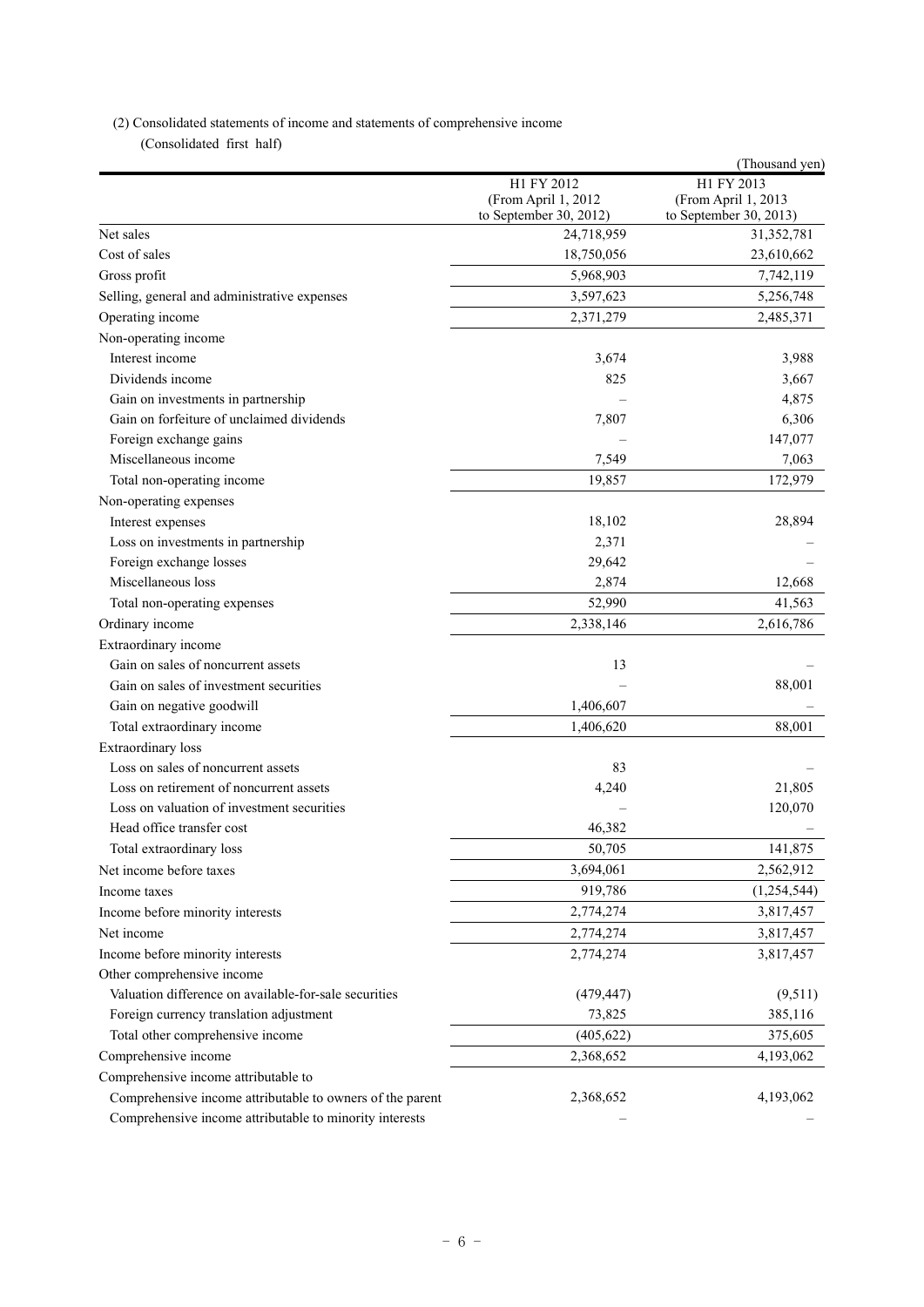#### (3) Consolidated statements of cash flows

|                                                                                          |                                                             | (Thousand yen)                                              |
|------------------------------------------------------------------------------------------|-------------------------------------------------------------|-------------------------------------------------------------|
|                                                                                          | H1 FY 2012<br>(From April 1, 2012<br>to September 30, 2012) | H1 FY 2013<br>(From April 1, 2013<br>to September 30, 2013) |
| Net cash provided by (used in) operating activities                                      |                                                             |                                                             |
| Net income before taxes                                                                  | 3,694,061                                                   | 2,562,912                                                   |
| Depreciation and amortization                                                            | 210,601                                                     | 306,468                                                     |
| Amortization of long-term prepaid expenses                                               | 167,997                                                     | 475,847                                                     |
| Gain on negative goodwill                                                                | (1,406,607)                                                 |                                                             |
| Increase (decrease) in provision for bonuses                                             | 223,972                                                     | 66,226                                                      |
| Increase (decrease) in provision for loss on<br>construction contracts                   | (83, 819)                                                   | (156,049)                                                   |
| Interest and dividends income                                                            | (4,499)                                                     | (7,655)                                                     |
| Interest expenses                                                                        | 18,102                                                      | 28,894                                                      |
| Loss (gain) on sales of investment securities                                            |                                                             | (88,001)                                                    |
| Loss (gain) on valuation of investment securities                                        |                                                             | 120,070                                                     |
| Decrease (increase) in notes and accounts receivable-<br>trade                           | (2,221,806)                                                 | (3,598,627)                                                 |
| Decrease (increase) in inventories                                                       | (82, 883)                                                   | (279, 917)                                                  |
| Increase (decrease) in notes and accounts payable-trade                                  | 3,751,544                                                   | 4,012,542                                                   |
| Decrease (increase) in other current assets                                              | 377,597                                                     | 69,331                                                      |
| Increase (decrease) in other current liabilities                                         | (832, 915)                                                  | (1, 244, 447)                                               |
| Other                                                                                    | 78,150                                                      | 6,693                                                       |
| Subtotal                                                                                 | 3,889,493                                                   | 2,274,287                                                   |
| Interest and dividends income received                                                   | 4,705                                                       | 7,969                                                       |
| Interest expenses paid                                                                   | (10, 472)                                                   | (29,998)                                                    |
| Income taxes refund                                                                      |                                                             | 318                                                         |
| Income taxes paid                                                                        | (828, 164)                                                  | (624, 294)                                                  |
| Net cash provided by (used in) operating activities                                      | 3,055,561                                                   | 1,628,281                                                   |
| Net cash provided by (used in) investment activities                                     |                                                             |                                                             |
| Purchase of property, plant and equipment                                                | (278,994)                                                   | (221, 215)                                                  |
| Purchase of intangible assets                                                            | (57,690)                                                    | (109, 454)                                                  |
| Proceeds from sales of investment securities                                             |                                                             | 91,501                                                      |
| Purchase of investments in subsidiaries resulting in<br>change in scope of consolidation | (6,752,303)                                                 |                                                             |
| Purchase of long-term prepaid expenses                                                   | (736, 546)                                                  | (278, 774)                                                  |
| Payments of loans receivable                                                             | (550,000)                                                   | (98, 590)                                                   |
| Other                                                                                    | (119,600)                                                   | (354, 621)                                                  |
| Net cash provided by (used in) investment activities                                     | (8,495,135)                                                 | (971, 153)                                                  |
| Net cash provided by (used in) financing activities                                      |                                                             |                                                             |
| Proceeds from long-term loans payable                                                    | 8,500,000                                                   |                                                             |
| Repayment of long-term loans payable                                                     |                                                             | (1,416,666)                                                 |
| Proceeds from disposal of treasury stock                                                 |                                                             | 95                                                          |
| Purchase of treasury stock                                                               | (499, 994)                                                  |                                                             |
| Cash dividends paid                                                                      | (641, 733)                                                  | (788, 541)                                                  |
| Net cash provided by (used in) financing activities                                      | 7,358,272                                                   | (2,205,111)                                                 |
| Effect of exchange rate change on cash and cash<br>equivalents                           | 37,824                                                      | 324,609                                                     |
| Net increase (decrease) in cash and cash equivalents                                     | 1,956,522                                                   | (1,223,374)                                                 |
| Cash and cash equivalents at beginning of period                                         | 7,228,018                                                   | 10,431,546                                                  |
| Cash and cash equivalents at end of period                                               | 9,184,541                                                   | 9,208,171                                                   |